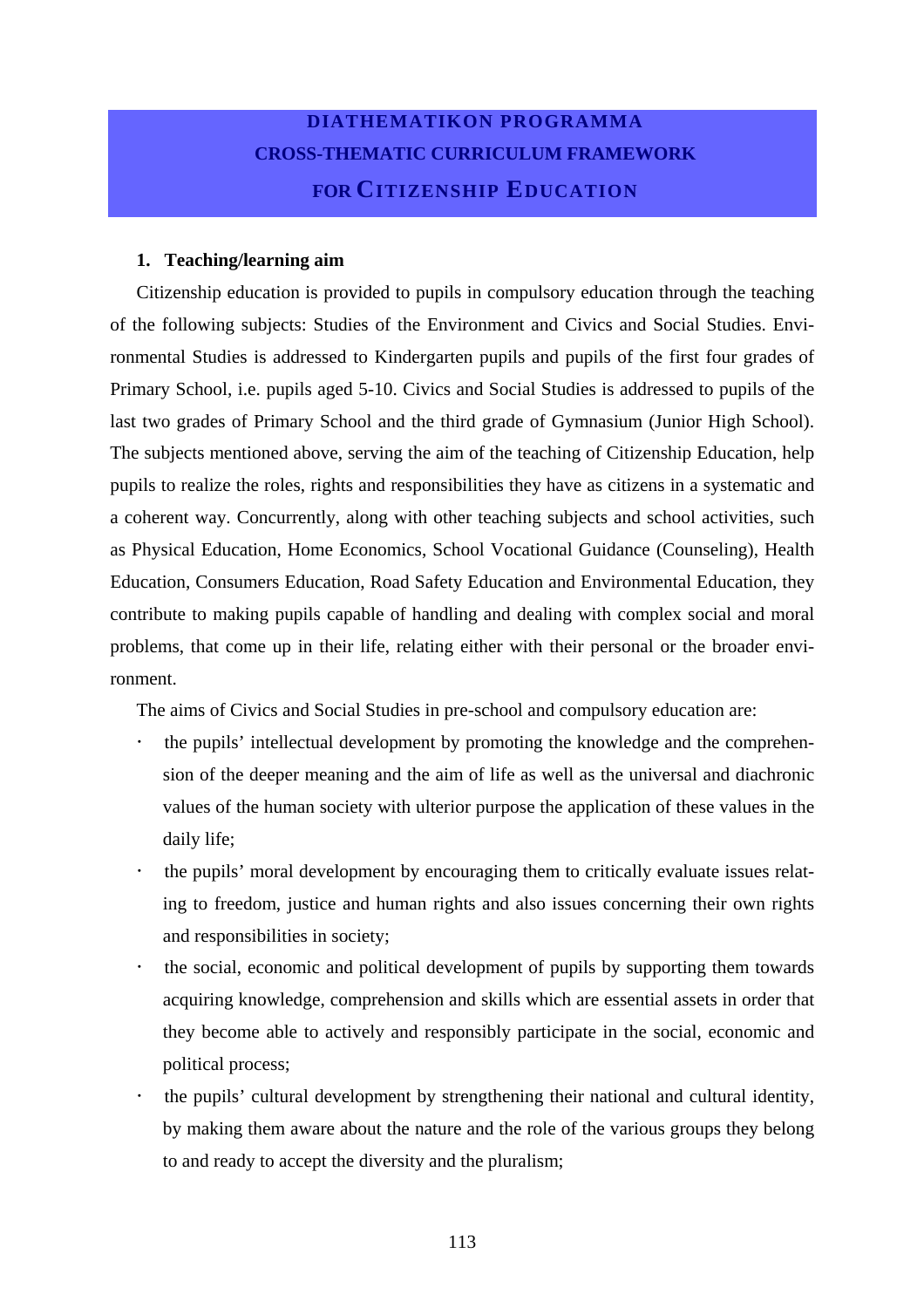- ! development of pupils' Hellenic identity and awareness based on our national and cultural heritage;
- ! development of social relationships and social integration, personal responsibility and social solidarity.
- **2. Content Guiding Principles, General Goals, Indicative Fundamental Crossthematic Concepts**

#### **I. Primary school**

|                 |                        |                                             | <b>Indicative</b>     |
|-----------------|------------------------|---------------------------------------------|-----------------------|
|                 | <b>Content Guiding</b> | <b>General Goals</b>                        | <b>Fundamental</b>    |
| <b>Grade</b>    | <b>Principles</b>      | (Knowledge, skills, attitudes and           | <b>Cross-thematic</b> |
|                 |                        | values)                                     | <b>Concepts</b>       |
|                 |                        | <b>Pupils should:</b>                       |                       |
| 1 <sup>st</sup> | My classroom           | come in contact with the concept of a so-   | <b>Interaction</b>    |
|                 |                        | cial group;                                 | Individual-           |
|                 |                        |                                             | <b>Group</b>          |
|                 |                        | understand the necessity of having rules    | <b>Similarity -</b>   |
|                 |                        | for the smooth functioning of school        | <b>Difference</b>     |
|                 |                        | classroom.                                  |                       |
|                 | My school              | learn to observe hygienic rules<br>and      | <b>System</b>         |
|                 |                        | cleanliness of school facilities;           | <b>Interaction</b>    |
|                 |                        |                                             |                       |
|                 |                        | develop cooperation spirit for the realiza- |                       |
|                 |                        | tion of activities and events in the school |                       |
|                 |                        | premises;                                   |                       |
|                 |                        |                                             |                       |
|                 |                        | realize the need to follow<br>specific      |                       |
|                 |                        | instructions and keep safety rules in cases |                       |
|                 |                        | of emergency (for example earthquake,       |                       |
|                 |                        | fire, etc.).                                |                       |

#### **Studies of the Environment**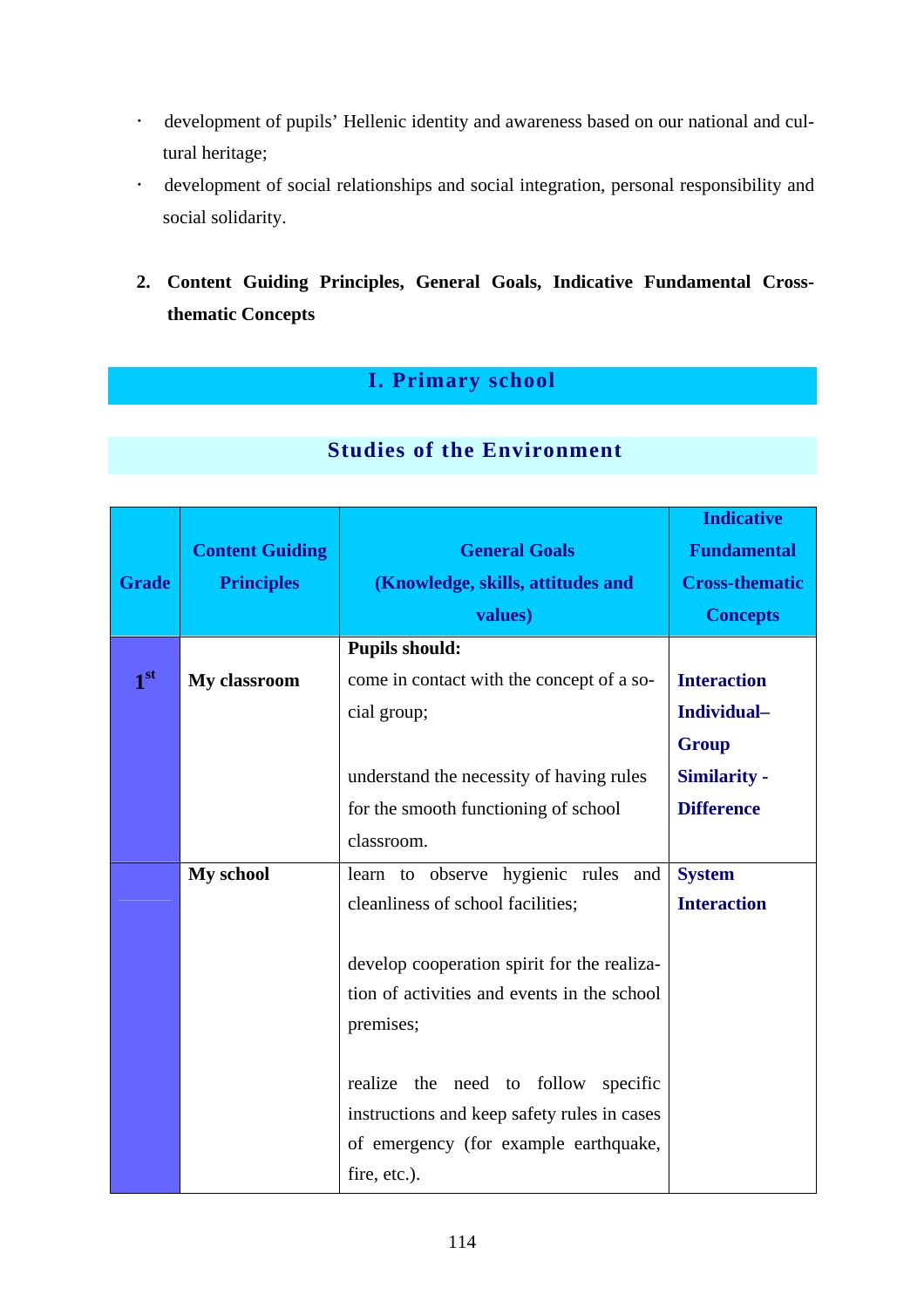| <b>My family</b><br>understand the role each member of a       | <b>Similarity-</b>    |
|----------------------------------------------------------------|-----------------------|
| family has within it;                                          | <b>Difference</b>     |
|                                                                | <b>Change</b>         |
| understand the importance of family dur-                       | <b>Interaction</b>    |
| ing a child's evolutionary course of life.                     |                       |
| <b>Man and time</b><br>learn to link facts concerning family's | <b>Time</b>           |
| life in the course of time;                                    | <b>Change</b>         |
|                                                                | <b>System</b>         |
| become familiar with the concept of time                       | <b>Classification</b> |
| by studying the family tree of their own                       |                       |
| family.                                                        |                       |
| become familiar with their neighborhood<br>My neighborhood     | <b>Interaction</b>    |
| and the nearby locality and compare their                      | <b>Similarity-</b>    |
| neighborhood with others;                                      | <b>Difference</b>     |
|                                                                | <b>Space–Time</b>     |
| to get to know the people who live and                         |                       |
| work in their locality;                                        |                       |
|                                                                |                       |
| become aware of different ways of solv-                        |                       |
| ing problems (for example, environ-                            |                       |
| mental problems) in their locality.                            |                       |
| <b>My locality</b><br>understand that human activities affect  | <b>Interaction</b>    |
| <b>Local history</b><br>the quality of the local environment;  | <b>System</b>         |
|                                                                | <b>Change</b>         |
| realize the significance of local history.                     |                       |
| realize their essential needs and the way<br>The human needs   | Individual-           |
| to satisfy them;                                               | <b>Group</b>          |
| speculate on the problem of undernour-                         | <b>Interaction</b>    |
| ishment and malnutrition of children                           | <b>Space–Time</b>     |
| around the world.                                              |                       |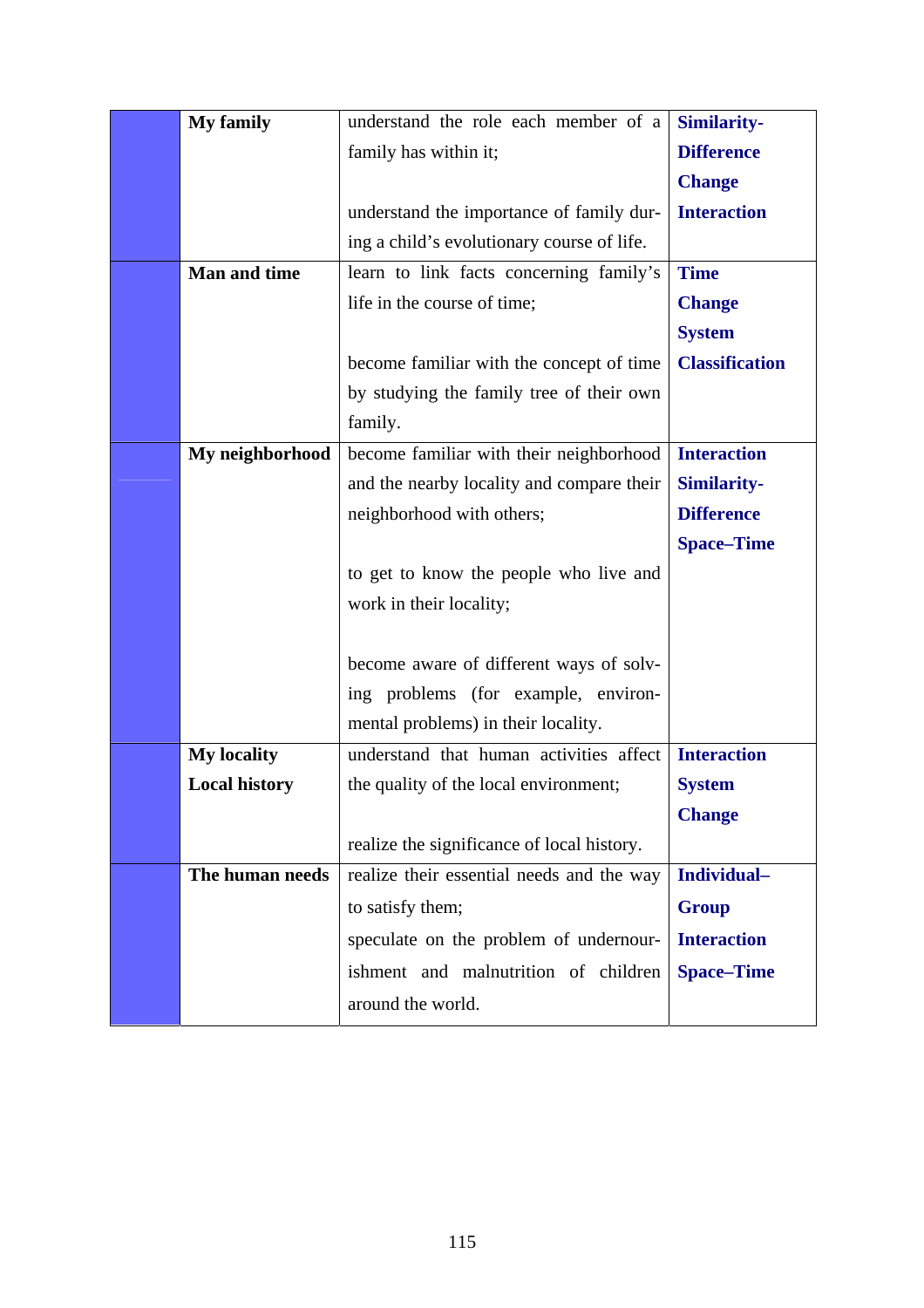|                 | Communication,       | become familiar with the mass media;        | <b>Similarity-</b>   |
|-----------------|----------------------|---------------------------------------------|----------------------|
|                 | information and      |                                             | <b>Difference</b>    |
|                 | leisure time         | have a critical attitude when watching      | <b>Interaction</b>   |
|                 |                      | television programs.                        | <b>Communication</b> |
|                 |                      |                                             |                      |
|                 | The properties of    | become familiar with the concept of         |                      |
|                 | sound                | sound and its properties.                   |                      |
|                 | <b>Local culture</b> | become familiar with the cultural centers   | <b>Culture</b>       |
|                 |                      | and folk culture in their locality.         | <b>Space–Time</b>    |
|                 |                      |                                             | <b>Change</b>        |
|                 | Sports in our        | realize the need for observing the rules in | <b>System</b>        |
|                 | school               | sports and athletic events;                 | <b>Communication</b> |
|                 |                      |                                             | <b>Interaction</b>   |
|                 |                      |                                             |                      |
|                 |                      | develop collaborative skills during sport   | <b>Cooperation</b>   |
|                 |                      | games playing.                              |                      |
| 2 <sup>nd</sup> | My school            | become familiar with their school build-    | <b>Interaction</b>   |
|                 |                      | ing and its surroundings;                   | <b>Space–Time</b>    |
|                 |                      |                                             | <b>Similarity-</b>   |
|                 |                      | become aware of environmental prob-         | <b>Difference</b>    |
|                 |                      | lems in their school locality.              |                      |
|                 | <b>My locality</b>   | be informed about the various services      | <b>Communication</b> |
|                 |                      | offered in their district/neighborhood;     | <b>Similarity-</b>   |
|                 |                      |                                             | <b>Difference</b>    |
|                 |                      | become sensitized about the problems        | <b>Change</b>        |
|                 |                      | their neighborhood used to have in the      | <b>Space–Time</b>    |
|                 |                      | past and the ones existing nowadays and     | <b>Interaction</b>   |
|                 |                      | also work together to handle them.          |                      |
|                 | The cycle of life    | realize the differentiation of human needs  | <b>Change</b>        |
|                 | and time             | in the different stages of human life;      | <b>Interaction</b>   |
|                 |                      |                                             |                      |
|                 |                      | realize the importance of parental role in  |                      |
|                 |                      | a child's life.                             |                      |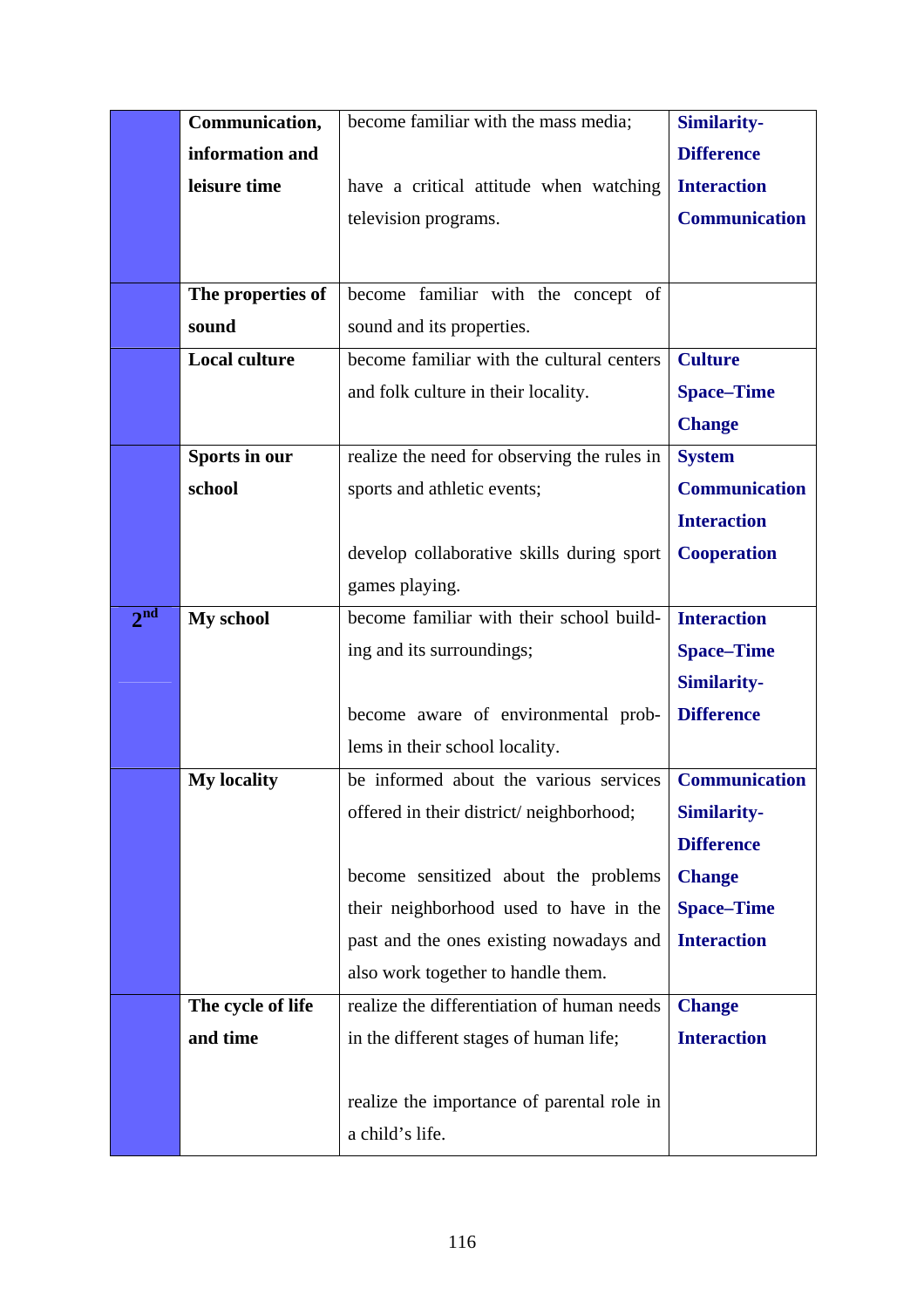|              | <b>Transportation</b>  | recognize transportation means used ei-     | <b>System</b>         |
|--------------|------------------------|---------------------------------------------|-----------------------|
|              |                        | ther for the transportation of goods or for | <b>Classification</b> |
|              |                        | people;                                     | <b>Change</b>         |
|              |                        |                                             |                       |
|              |                        | to comprehend the role of transportation    |                       |
|              |                        | in human life.                              |                       |
|              | <b>Human</b> needs     | realize the essential needs of humans as    | <b>Interaction</b>    |
|              |                        | members of a group or community;            | <b>Communication</b>  |
|              |                        |                                             | Individual-           |
|              |                        | appreciate the contribution of social       | <b>Group</b>          |
|              |                        | groups to the satisfaction of the individ-  |                       |
|              |                        | ual's needs.                                |                       |
|              | Communication,         | understand the need for communication       | <b>Interaction</b>    |
|              | information and        | between people;                             | <b>Communication</b>  |
|              | leisure time           |                                             |                       |
|              |                        | develop a critical attitude towards mass    |                       |
|              |                        | media.                                      |                       |
|              | The culture of the     | follow the traditions and popular culture   | <b>Culture</b>        |
|              | broader region         | of their region.                            | <b>Space-Time</b>     |
|              | <b>Sports and En-</b>  | realize the importance of sports and exer-  | <b>System</b>         |
|              | tertainment            | cise for physical and mental health;        | <b>Change</b>         |
|              |                        |                                             | <b>Culture</b>        |
|              |                        | become familiar with the history of the     |                       |
|              |                        | Olympic Games and understand their im-      |                       |
|              |                        | portance.                                   |                       |
| $3^{\rm rd}$ | <b>Community life</b>  | understand the reasons that led people to   | <b>Communication</b>  |
|              |                        | live in communities;                        | <b>Interaction</b>    |
|              |                        |                                             | Interdepen-           |
|              |                        | appreciate how important rules are for the  | dence                 |
|              |                        | function of a community.                    | <b>Collaboration</b>  |
|              | <b>Decision making</b> | realize the importance of local govern-     | <b>Dependence</b>     |
|              | at community or        | ment in handling local problems;            | <b>Power</b>          |
|              | municipality level     |                                             | <b>System</b>         |
|              |                        | become aware of the importance of the       |                       |
|              |                        | burghers' participation in local affairs.   |                       |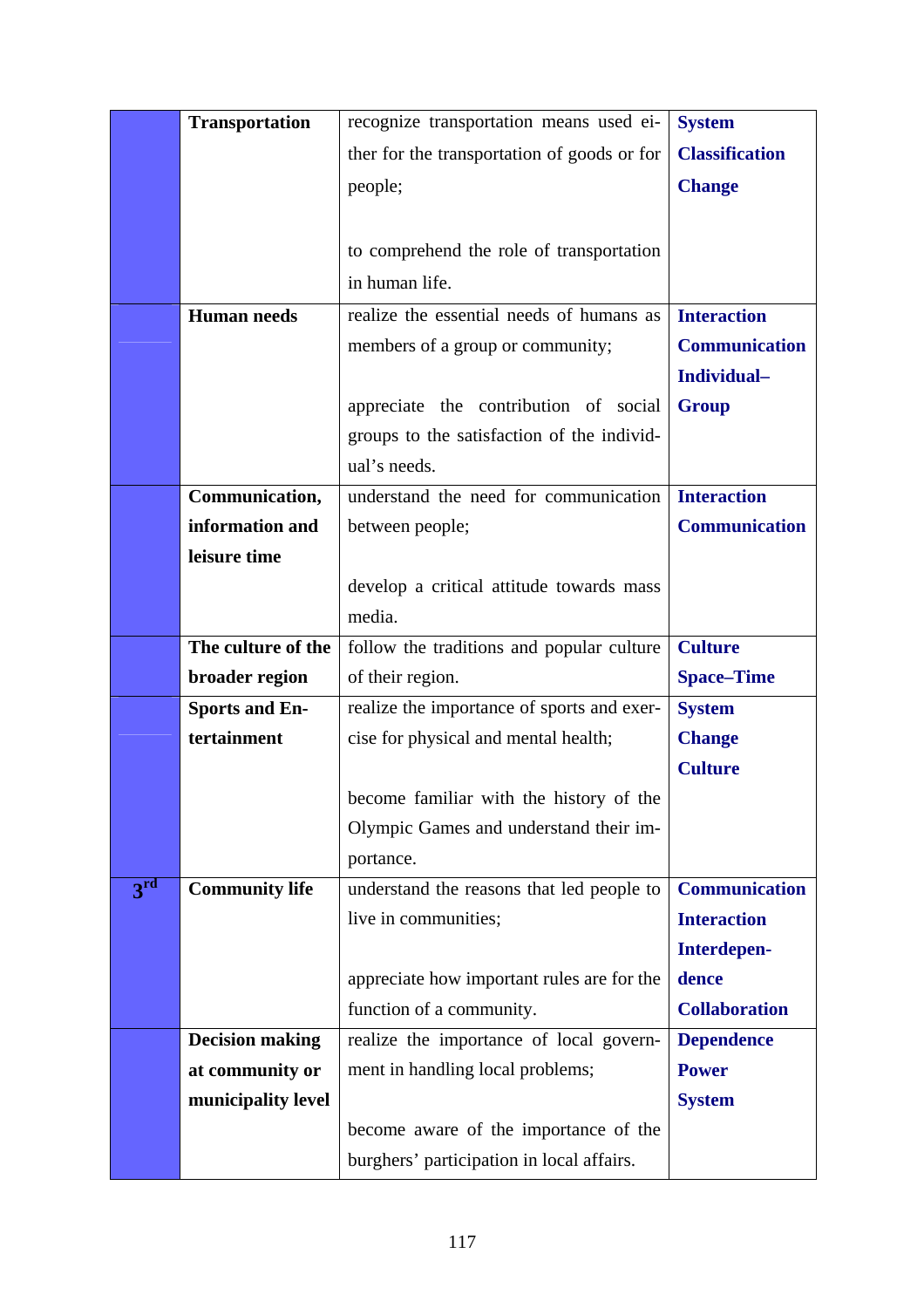| My locality and   | realize the effects of human activity re-   | <b>Interaction</b>   |
|-------------------|---------------------------------------------|----------------------|
| the protection of | garding natural and human-made envi-        | <b>System</b>        |
| the local envi-   | ronment.                                    |                      |
| ronment           |                                             |                      |
| Communication     | recognize the different ways of commu-      | <b>Communication</b> |
|                   | nication among people and their devel-      | <b>Change</b>        |
|                   | opment in the course of time;               | <b>Similarity-</b>   |
|                   |                                             | <b>Difference</b>    |
|                   | express themselves using all kinds of       |                      |
|                   | communication means;                        |                      |
|                   |                                             |                      |
|                   | be sensitized towards individuals with      |                      |
|                   | communication problems.                     |                      |
| <b>Mass media</b> | think critically while reading different    | <b>Interaction</b>   |
|                   | kinds of printed material (magazines,       | <b>System</b>        |
|                   | newspaper, etc.).                           | <b>Communication</b> |
| <b>Consumer</b>   | distinguish the real value of products and  | <b>System</b>        |
|                   |                                             |                      |
| awareness         | their importance for our health;            | <b>Space-Time</b>    |
|                   |                                             | <b>Communication</b> |
|                   | distinguish between Greek and European      |                      |
|                   | Union products.                             |                      |
| <b>Transport</b>  | associate transportation means with vari-   | <b>Interaction</b>   |
|                   | ous human needs;                            | Individual-          |
|                   |                                             | <b>Group</b>         |
|                   | become aware of the importance of safety    | <b>Similarity-</b>   |
|                   | in transportation and the effects of trans- | <b>Difference</b>    |
|                   | portation means on human life and the       | <b>System</b>        |
|                   | environment.                                | <b>Change</b>        |
|                   |                                             | <b>Space-Time</b>    |
|                   |                                             | <b>Communication</b> |
|                   |                                             | <b>Culture</b>       |
| The culture of    | become familiar with places of cultural     | <b>Culture</b>       |
| our country       | significance.                               | <b>Change</b>        |
|                   |                                             | <b>Space-Time</b>    |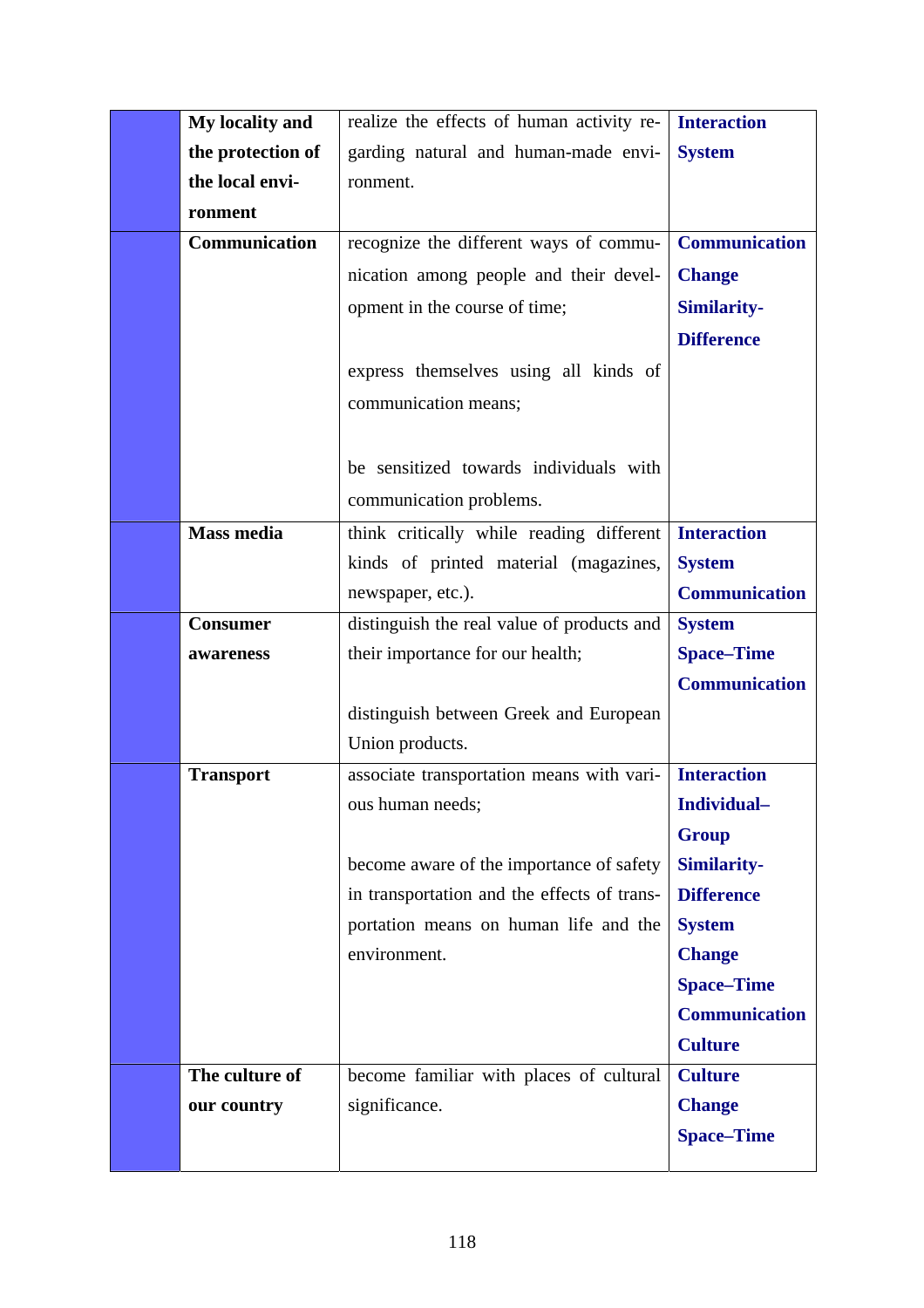|                                    | Sports and the           | distinguish between individual and team      | <b>Change</b>      |
|------------------------------------|--------------------------|----------------------------------------------|--------------------|
|                                    | Olympic idea             | games;                                       | <b>Similarity-</b> |
|                                    |                          |                                              | <b>Difference</b>  |
|                                    |                          | realize the importance of the Olympic        | <b>Interaction</b> |
|                                    |                          | Games and Special Olympics.                  |                    |
| $\boldsymbol{\Lambda}^{\text{th}}$ | Geographical re-         | realize that their community center or       | Similarity-        |
|                                    | gions of Greece-         | their town/city is part of a wider adminis-  | <b>Difference</b>  |
|                                    | Administrative           | trative region as well as part of the wider  | <b>System</b>      |
|                                    | regions                  | geographical region of Greece.               | <b>Space-Time</b>  |
|                                    | <b>Protection and</b>    | become aware of the problems of the          | <b>Interaction</b> |
|                                    | conservation of          | natural and human-made environment;          | Individual-        |
|                                    | the local envi-          |                                              | <b>Group</b>       |
|                                    | ronment                  | develop participation skills in order to     | <b>System</b>      |
|                                    |                          | solve problems of the broader environ-       |                    |
|                                    |                          | ment.                                        |                    |
|                                    | <b>Economic activity</b> | make links between professions and           | <b>Interaction</b> |
|                                    | in our locality          | products of the locality and appraise the    | <b>System</b>      |
|                                    |                          | contribution of each profession to the       | <b>Similarity-</b> |
|                                    |                          | economy and living standard of the local     | <b>Difference</b>  |
|                                    |                          | community;                                   |                    |
|                                    |                          |                                              |                    |
|                                    |                          | become familiar with basic market func-      |                    |
|                                    |                          | tions (supply and demand).                   |                    |
|                                    | <b>Infrastructure</b>    | realize the effects of infrastructure works  | <b>Interaction</b> |
|                                    | works in our lo-         | on human life and the natural environ-       | <b>Similarity-</b> |
|                                    | cality                   | ment;                                        | <b>Difference</b>  |
|                                    |                          |                                              | <b>System</b>      |
|                                    |                          | acknowledge the contribution of the vari-    |                    |
|                                    |                          | ous professions to the realization of infra- |                    |
|                                    |                          | structure works in their locality.           |                    |
|                                    | Communication,           | adopt a critical attitude towards tradi-     | Communication      |
|                                    | information and          | tional media (television, radio, the press); | <b>Interaction</b> |
|                                    | leisure time             |                                              | <b>Change</b>      |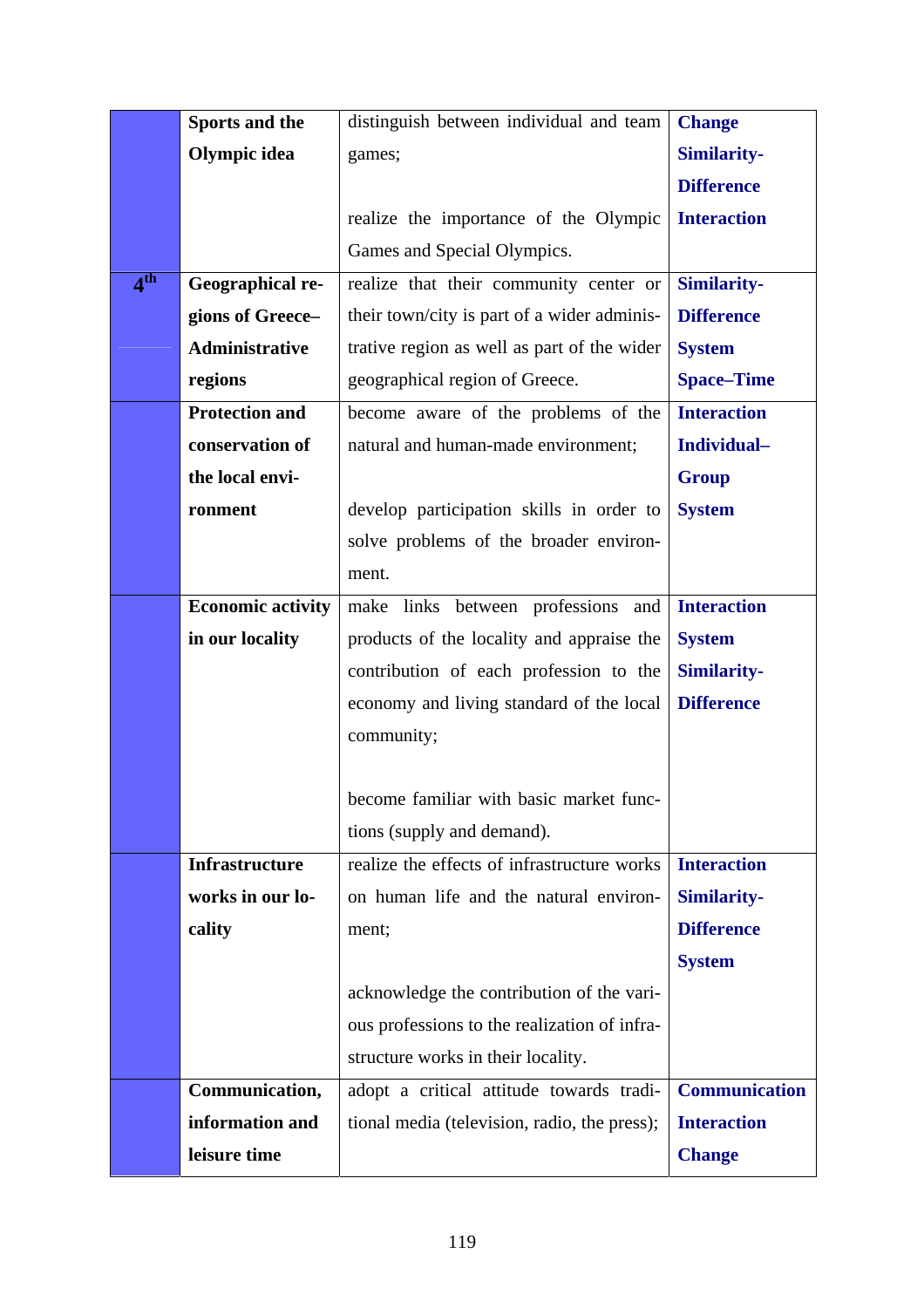|                        | to come in contact with new information   |                      |
|------------------------|-------------------------------------------|----------------------|
|                        | and communication technologies (ICT)      |                      |
|                        | (the web, cable television, etc) and to   |                      |
|                        | consider their effects on human life.     |                      |
| <b>Greek and other</b> | become familiar with their cultural heri- | <b>Culture</b>       |
| cultures               | tage and evaluate its contribution to the | <b>Space–Time</b>    |
|                        | local community;                          | <b>Interaction</b>   |
|                        |                                           | <b>Change</b>        |
|                        | make comparisons between their cultural   | <b>Similarity-</b>   |
|                        | heritage and those of other member coun-  | <b>Difference</b>    |
|                        | tries of the European Union.              |                      |
| <b>Sports</b>          | make a distinction between the following  | <b>Interaction</b>   |
|                        | concepts: sports for amateur and champi-  | Individual-          |
|                        | onship persuit; fan and supporter and as- | <b>Group</b>         |
|                        | sociate them with phenomena of violence   | <b>Communication</b> |
|                        | in the sports field.                      |                      |
|                        |                                           |                      |

# **Grades 5th, 6th (Civics and Social Studies)**

| <b>Grade</b>    | <b>Content Guiding</b><br><b>Principles</b> | <b>General Goals</b><br>(Knowledge, skills, attitudes and val-<br>ues) | <b>Indicative</b><br><b>Fundamental</b><br><b>Cross-thematic</b><br><b>Concepts</b> |
|-----------------|---------------------------------------------|------------------------------------------------------------------------|-------------------------------------------------------------------------------------|
|                 |                                             | <b>Pupils should:</b>                                                  |                                                                                     |
| 5 <sup>th</sup> | The individual                              | appreciate the roles of individuals in                                 | Individual-                                                                         |
|                 | and society                                 | various social groups and institutions and                             | <b>Society</b>                                                                      |
|                 | the role of social                          | the interaction between individual and                                 | <b>Interaction</b>                                                                  |
|                 | groups such as                              | group;                                                                 | <b>System</b>                                                                       |
|                 | family, associa-                            |                                                                        | <b>Similarity-</b>                                                                  |
|                 | tions, etc                                  | appreciate the importance of family and                                | <b>Difference</b>                                                                   |
|                 |                                             | social groups for the development of in-                               |                                                                                     |
|                 | Institutions                                | dividuals;                                                             |                                                                                     |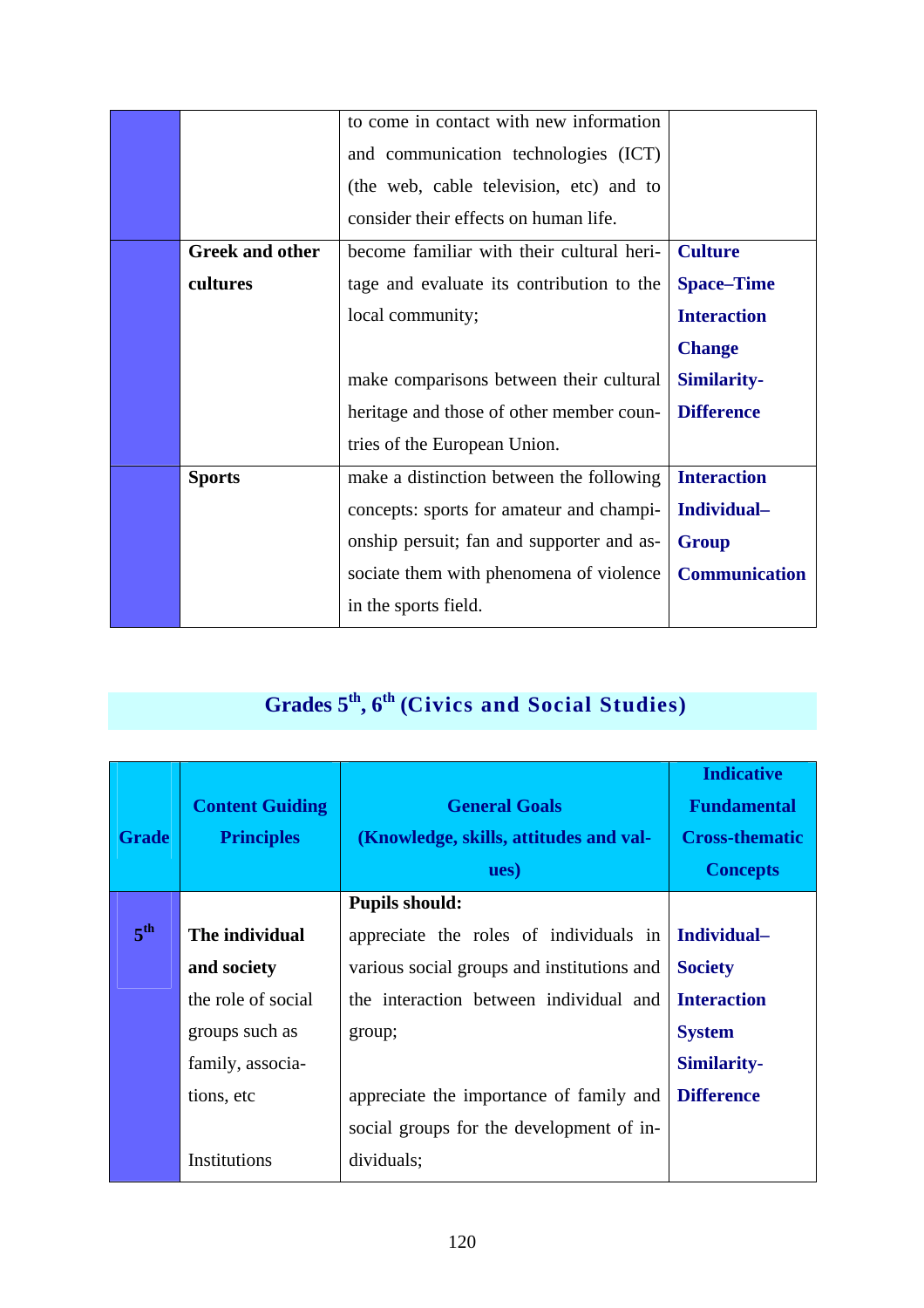| (church, school,   | appreciate the significant role of the     |                     |
|--------------------|--------------------------------------------|---------------------|
| community)         | school for individuals and society;        |                     |
|                    |                                            |                     |
|                    | develop an interest in institutions of the |                     |
|                    | immediate and broader locality;            |                     |
|                    |                                            |                     |
|                    | develop respect for the organization of    |                     |
|                    | societies.                                 |                     |
| The individual     | acquire knowledge of political systems     | <b>System</b>       |
| and the state      | and how they are organized;                | <b>Organisation</b> |
| The concept of the |                                            | Individual-         |
| state              | adopt a positive attitude towards democ-   | <b>Group</b>        |
| The Greek state    | ratic institutions;                        |                     |
| The Greek Citizen  |                                            |                     |
| Rights and respon- | acquire knowledge of citizenship rights    |                     |
| sibilities         | and the responsibilities;                  |                     |
|                    |                                            |                     |
|                    | safeguard their rights and take up their   |                     |
|                    | responsibilities as responsible and de-    |                     |
|                    | mocratic citizens;                         |                     |
|                    |                                            |                     |
|                    | develop understanding and appreciation     |                     |
|                    | of persons belonging to social, cultural   |                     |
|                    | and ethnic groups different from their     |                     |
|                    | own;                                       |                     |
|                    |                                            |                     |
|                    | develop those skills necessary for func-   |                     |
|                    | tioning as informed and contributing       |                     |
|                    | members of society.                        |                     |
| The individual     | appreciate the efforts of individuals and  | <b>Space-Time</b>   |
| and the European   | governments for cooperation, peace and     | Individual-         |
| <b>Union</b>       | progress;                                  | <b>Group</b>        |
| The European Un-   |                                            | <b>Similarity-</b>  |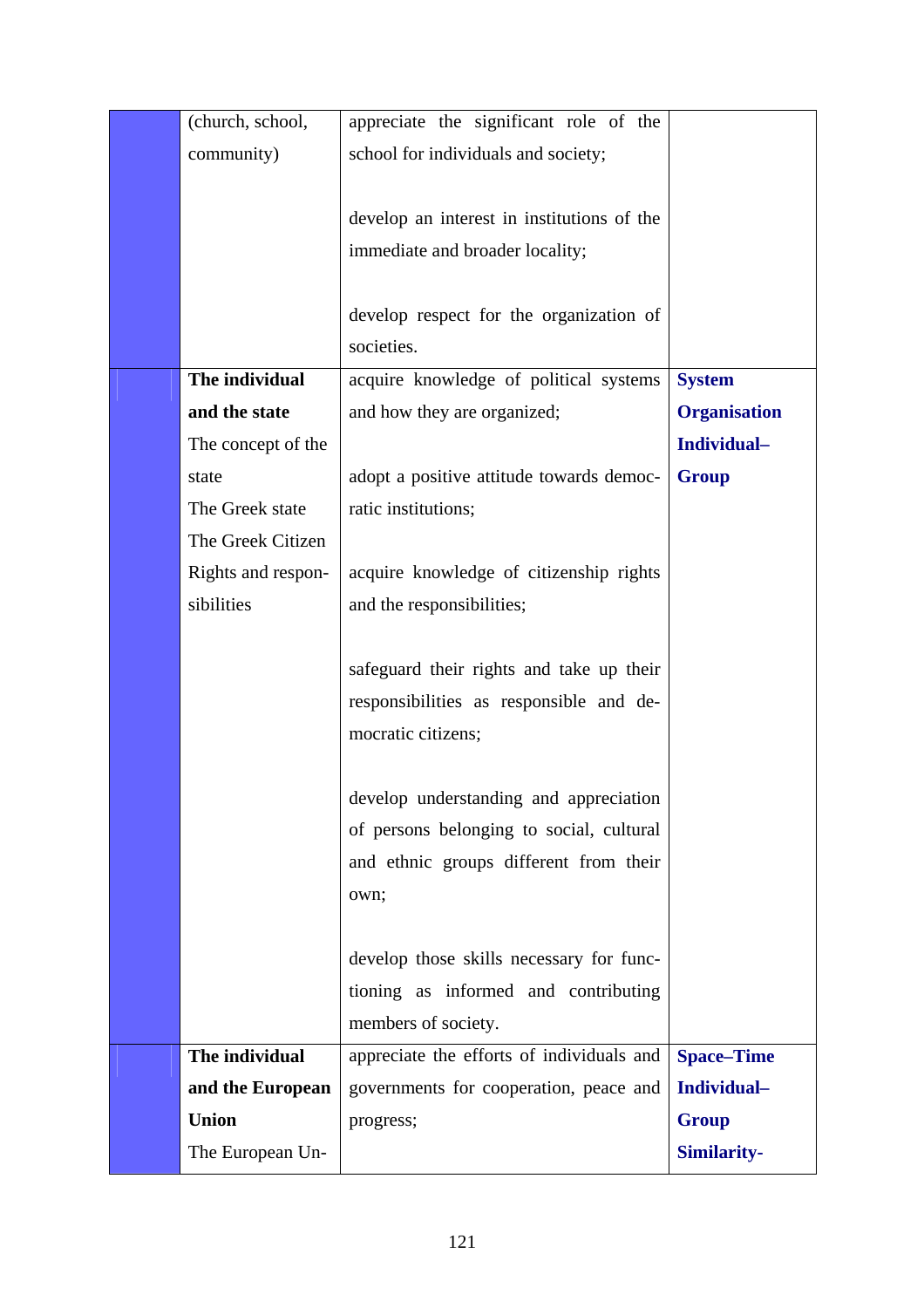|              | ion: the back-      | recognize the contribution of Europe (in-   | <b>Difference</b>  |
|--------------|---------------------|---------------------------------------------|--------------------|
|              | ground of its foun- | cluding Greece) to global civilization;     |                    |
|              | dation-member       |                                             |                    |
|              | countries           | respect and appreciate the traditions, be-  |                    |
|              | The European citi-  | liefs and ideas of other peoples.           |                    |
|              | zen                 |                                             |                    |
|              | The individual      | recognize international cooperation and     | <b>Culture</b>     |
|              | and the interna-    | peace as preconditions for economic and     | Individual-        |
|              | tional community    | cultural development;                       | <b>Group</b>       |
|              | International or-   |                                             | <b>Similarity-</b> |
|              | ganizations         | become involved in the protection and       | <b>Difference</b>  |
|              | Human Rights        | conservation of human-made and natural      | <b>System</b>      |
|              |                     | environment;                                |                    |
|              |                     |                                             |                    |
|              |                     | develop respect for human rights;           |                    |
|              |                     |                                             |                    |
|              |                     | become sensitized to international prob-    |                    |
|              |                     |                                             |                    |
|              |                     | lems.                                       |                    |
| $6^{\rm th}$ | The individual      | appreciate the roles of individuals in dif- | Individual-        |
|              | and society         | ferent social groups and institutions and   | <b>Group Com-</b>  |
|              | Social groups, In-  | the interaction between individuals and     | munication         |
|              | stitutions, special | groups;                                     | <b>Interaction</b> |
|              | social groups       |                                             | <b>System</b>      |
|              | Social problems     | realize the need for social organization;   |                    |
|              | The role of the     |                                             |                    |
|              | media               | develop an understanding of the role of     |                    |
|              |                     | education as a contributing factor in the   |                    |
|              |                     | development of individuals as well as in    |                    |
|              |                     | social coherence and development;           |                    |
|              |                     |                                             |                    |
|              |                     | develop appreciation of the value of so-    |                    |
|              |                     | cial justice;                               |                    |
|              |                     |                                             |                    |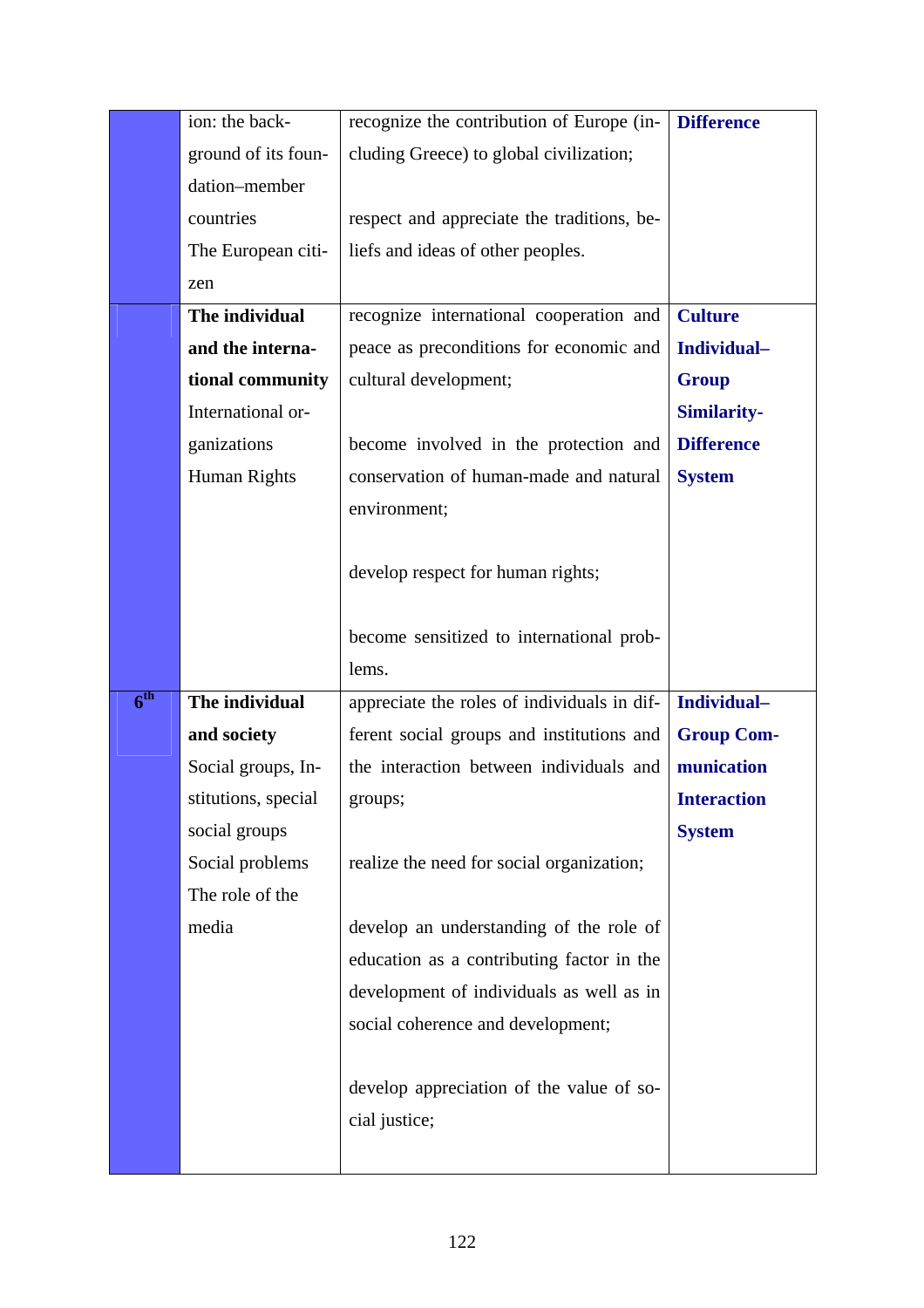|                     | develop problem-solving skills.              |                     |
|---------------------|----------------------------------------------|---------------------|
| The individual      | develop an interest in the organization of   | <b>System</b>       |
| and the state       | Hellenic democracy;                          | <b>Organization</b> |
| The concepts of     |                                              | Individual-         |
| state and nation    | develop appreciation of the value of de-     | <b>Group</b>        |
| Systems of gov-     | mocracy;                                     |                     |
| ernment/Kinds of    |                                              |                     |
| governing systems   | develop a positive attitude towards uni-     |                     |
| The Greek state.    | versal peace and democratic institutions;    |                     |
| Functions of the    |                                              |                     |
| state, Elections,   | acquire knowledge of the responsibilities    |                     |
| Citizenship rights  | and privileges of citizenship;               |                     |
| and responsibili-   |                                              |                     |
| ties, the interna-  | develop the skills required for participa-   |                     |
| tional community    | tion in the political process of their coun- |                     |
| The relationships   | try;                                         |                     |
| among the states    |                                              |                     |
|                     | realize how multiculturalism conditions      |                     |
|                     | our society and that respect for human       |                     |
|                     | rights is a precondition for the peaceful    |                     |
|                     | coexistence of people with diverse social,   |                     |
|                     | cultural and ethnic backgrounds.             |                     |
| The individual      | appreciate the importance and the role of    | <b>Space-Time</b>   |
| and the European    | the E.U. internationally, especially when    | Individual-         |
| <b>Union</b>        | it comes to international cooperation and    | <b>Group</b>        |
| The E.U.: pur-      | peace;                                       | <b>Similarity-</b>  |
| pose-organization   |                                              | <b>Difference</b>   |
| $-$ institutions    | realize the need for the preservation of     |                     |
| The Greek citizen   | cultural diversity, within the context of a  |                     |
| as a European citi- | multicultural Europe, as a precondition      |                     |
| zen                 | for the peaceful and democratic coexis-      |                     |
|                     | tence of all member countries;               |                     |
|                     |                                              |                     |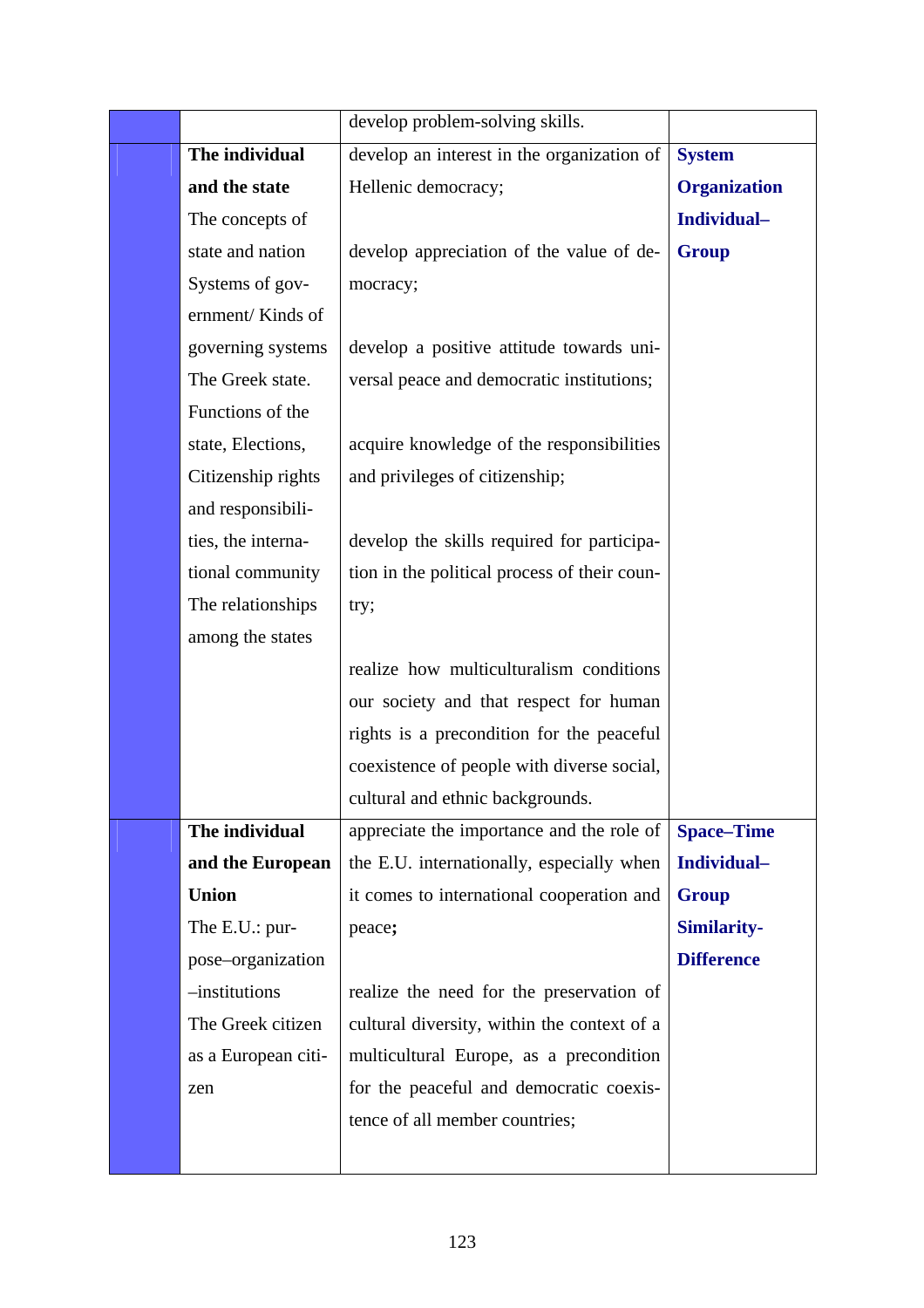|                   | develop understanding and appreciation    |                   |
|-------------------|-------------------------------------------|-------------------|
|                   | of other European citizens and a positive |                   |
|                   | attitude towards cooperation and solidar- |                   |
|                   | ity;                                      |                   |
|                   |                                           |                   |
|                   | develop participation skills.             |                   |
| The individual    | appreciate the role of international or-  | <b>Culture</b>    |
| and the interna-  | ganizations in promoting international    | Similarity-       |
| tional community  | cooperation and peace;                    | <b>Difference</b> |
| World interna-    | develop respect for human rights;         | Individual-       |
| tional organiza-  |                                           | <b>Group</b>      |
| tions             | speculate on global social problems.      | <b>System</b>     |
| Human Rights and  |                                           |                   |
| the International |                                           |                   |
| Community         |                                           |                   |
| The international |                                           |                   |
| dimension of the  |                                           |                   |
| social problems   |                                           |                   |

### **II. Junior High school**

## **Grade 3rd (Civics and Social Studies)**

|              |                        |                                        | <b>Indicative</b>         |
|--------------|------------------------|----------------------------------------|---------------------------|
|              | <b>Content Guiding</b> | <b>General Goals</b>                   | <b>Fundamental</b>        |
| <b>Grade</b> | <b>Principles</b>      | (Knowledge, skills, attitudes and      | <b>Cross-thematic</b>     |
|              |                        | values)                                | <b>Concepts</b>           |
|              |                        | <b>Pupils should:</b>                  |                           |
| 3rd          | The individual         | become aware of the interaction be-    | <b>Individual–society</b> |
|              | and society            | tween the individual and society and   | <b>Interaction</b>        |
|              |                        | to develop the spirit of collaboration | <b>Similarity-</b>        |
|              |                        | and responsibility;                    | <b>Difference</b>         |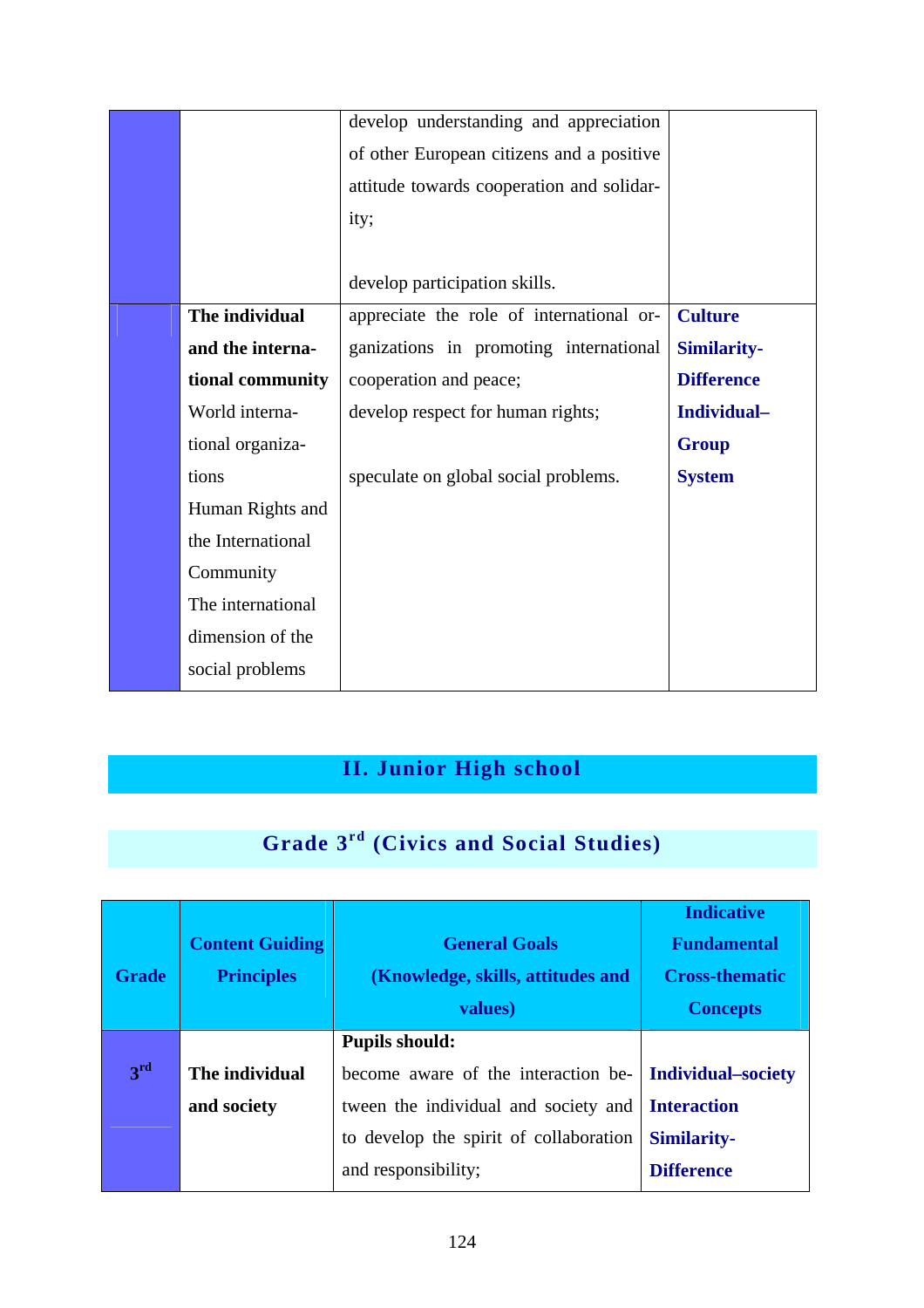|                       |                                          | <b>Change</b>           |
|-----------------------|------------------------------------------|-------------------------|
|                       | recognize different social groups and    |                         |
|                       | ask themselves questions concerning      |                         |
|                       | the organization and change of the       |                         |
|                       | various groups in the society;           |                         |
|                       |                                          |                         |
|                       | evaluate the usefulness of institutions  |                         |
|                       | and socialization, to distinguish the    |                         |
|                       | interaction and the change within them   |                         |
|                       | and to ask themselves questions about    |                         |
|                       | their content.                           |                         |
| The citizen and       | become aware of the value of citizen-    | <b>Individual-State</b> |
| the state             | ship and politics;                       | <b>System</b>           |
|                       |                                          | <b>Change</b>           |
|                       | identify and evaluate the various types  | <b>Power</b>            |
|                       | of political systems and become aware    |                         |
|                       | for the importance of the Constitution;  |                         |
|                       |                                          |                         |
|                       | appraise the function of the basic po-   |                         |
|                       | litical institutions and participate in  |                         |
|                       | the social process;                      |                         |
|                       |                                          |                         |
|                       | understand the functions of the state    |                         |
|                       | relating to rights and responsibilities. |                         |
| <b>The European</b>   | understand the organization, the func-   | <b>System</b>           |
| citizen and the       | tion and development the European        | <b>Culture</b>          |
| <b>European Union</b> | Union;                                   | <b>Interaction</b>      |
|                       |                                          | <b>Change</b>           |
|                       | participate actively as European citi-   |                         |
|                       | zens in the European affairs being       |                         |
|                       | aware of the fact that they are Greek    |                         |
|                       | and European citizens at the same        |                         |
|                       | time;                                    |                         |